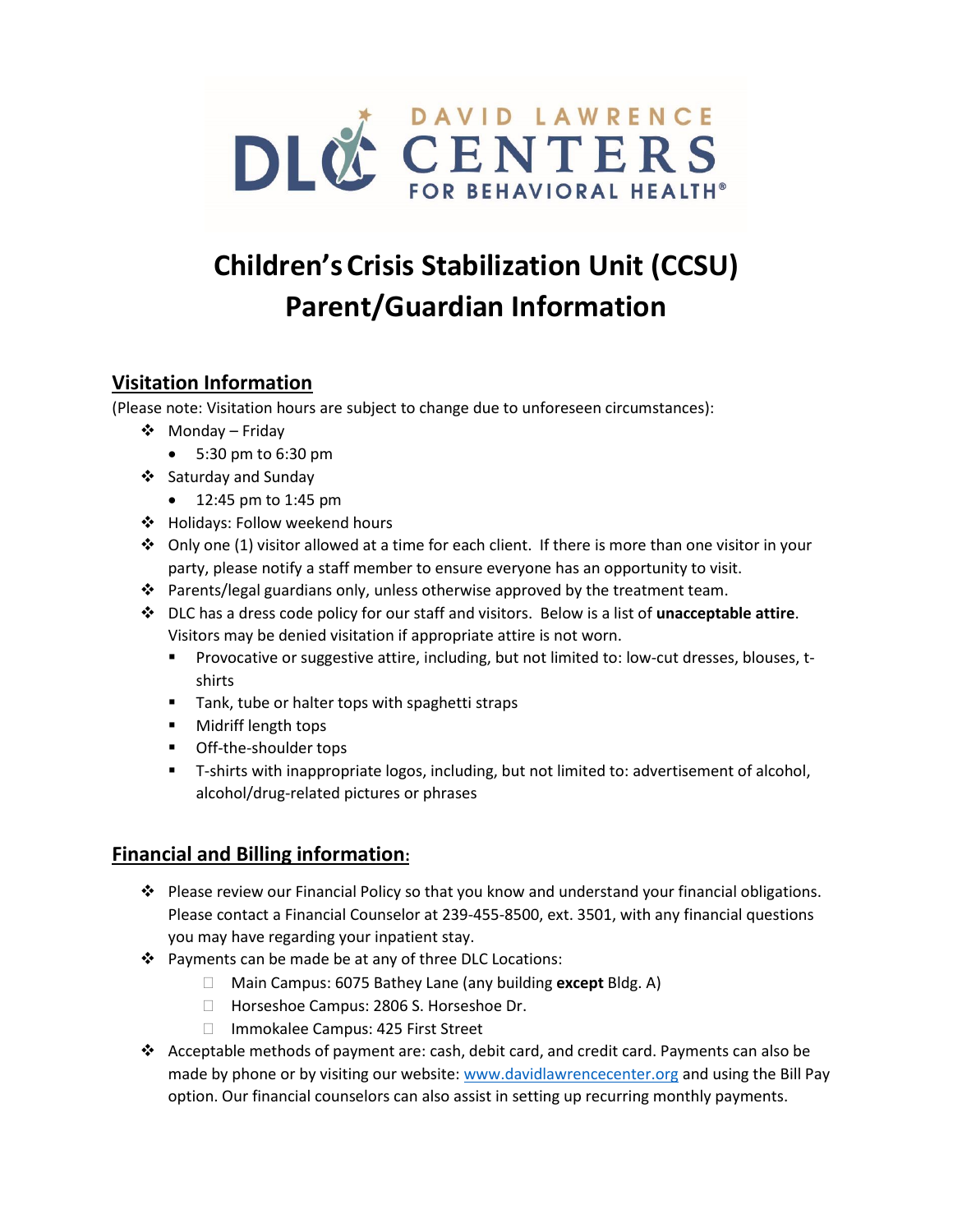## **Contact Information:**

- ❖ To ensure the safety of children on the CCSU, there is no direct phone access.
- ❖ To reach a child on the CCSU, please call: 239-354-1464 and a staff member will make arrangements for you to speak to your child.
	- Parents/legal guardians are the only ones who may speak to CCSU clients under the age of 18 unless otherwise approved by the treatment team.
- ❖ Please note: DLC's telephone number may display on Caller ID as 3 or 4 digits, "unknown", and/or "No Caller ID".
- ❖ For additional questions/concerns/support, please call 239-354-1464.

#### **Clients ARE allowed to have the following items in the CCSU:**

- Sweatshirts (no inappropriate logos, no hoodies/strings/zippers)
- Sweatpants (no inappropriate logos, no strings)
- Sports Bras (Bras cannot have any underwire)
- Brief-style underwear (no thongs/lace)
- Plain T-shirts/shirts
- Jeans
- Pajamas (no strings)
- Socks
- Tennis shoes with no laces/flip flops
- Flip flops

#### **The following items are NOT allowed:**

- Belts
- Thongs/lace undergarments
- Hoodies or jackets with strings/hoods/zippers
- Pajamas with strings
- Jewelry
- Stuffed animals
- Pillows
- Shoelaces
- Clothing with rhinestones
- Shoes with heels/boots
- No food items of any kind
- Personal hygiene products
- Hair ties with metal
- Hardcover or spiral-bound books

### **Baker Act Information:**

The Baker Act is a Florida law that allows for a person to be held involuntarily for up to 72 hours for the purposes of psychiatric evaluation and stabilization. The Baker Act can be initiated by judges, law enforcement officials, physicians, or mental health professionals. There must be evidence that the person possibly has a mental illness and is at risk for harm to self and/or harm to others. For more information regarding the Baker Act, please visit the following website:

[https://www.myflfamilies.com/service-programs/samh/crisis](https://www.myflfamilies.com/service-programs/samh/crisis-services/laws/BakerActManual.pdf)[services/laws/BakerActManual.pdf](https://www.myflfamilies.com/service-programs/samh/crisis-services/laws/BakerActManual.pdf)